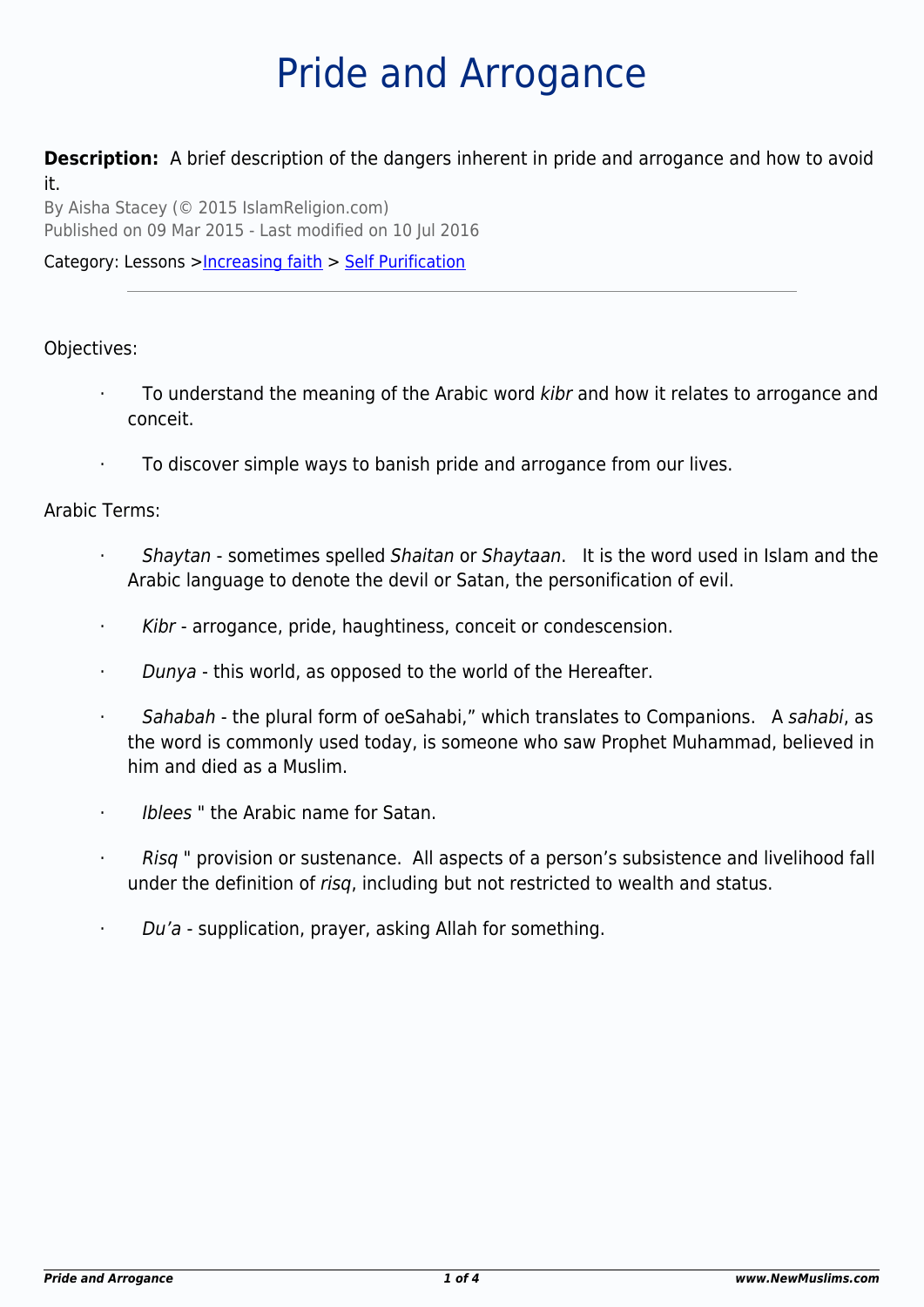The first entity to show pride and arrogance was Shaytan or as he is often called especially in the story of Adam, Iblees. He was filled with pride and arrogance because he thought that he was better than Adam. He felt superior.



## **oe…then We told the angels, 'Prostrate to Adam', and they prostrated, except** *Iblees***, he refused to be of those who prostrate. (Allah) said: 'What prevented you (O** *Iblees***) from prostrating when I commanded you?'** *Iblees* **said: 'I am better than him (Adam), You created me from fire, and created him from clay'" (Quran 7:11-12)**

That feeling of superiority is the root of all pride and arrogance. I am better than you. I make more money, my house is bigger, my intellect is greater, I have travelled more, my muscles are larger, I cook more delicious meals; the list goes on. One thing that all the things that we feel superior about have in common is that they are almost exclusively related to matters of the *dunya*. Love of the *dunya* and all its trappings actually push us further away from Paradise. Being, or appearing superior by dunya standards might just be more of a hindrance than a help. It is our God consciousness that makes a difference; being superior in that respect is the only superiority that counts.

You might make more money, but did you spend it to please Allah? You might make delicious meals but did you feed them to the poor? If you answer yes and you are proud of your accomplishments then this is not the pride and arrogance that translates to the Arabic word kibr (unhealthy and unnecessary pride and arrogance). Islam is not against innovation and achievement, it rewards and encourages excellence and success, and thus motivation, desire for reward and even desire for recognition are not the sins. The sin is in doing things with an incorrect intention. While achievement for the sake of Allah and to serve humanity is the correct intention, doing something for self-gain or self-love is an incorrect intention. Doing something to benefit your sense that the needs and desires of the world somehow revolve around you is kibr.

<span id="page-1-0"></span>Kibr has the unintentional effect of making people dislike you, even fear you; it strips away respect. In addition and of a far greater consequence is that it may deny you a place in Paradise. Prophet Muhammad often counselled the sahabah about the importance of humility. He said, oe…Anyone who possesses half a mustard seed of kibr in his heart will not be granted admission to Paradise". $[1]$ 

## **oeIt will be said (to them), 'Enter the gates of Hell to abide herein, and (indeed) what an evil abode of the arrogant.'" (Quran 39:72)**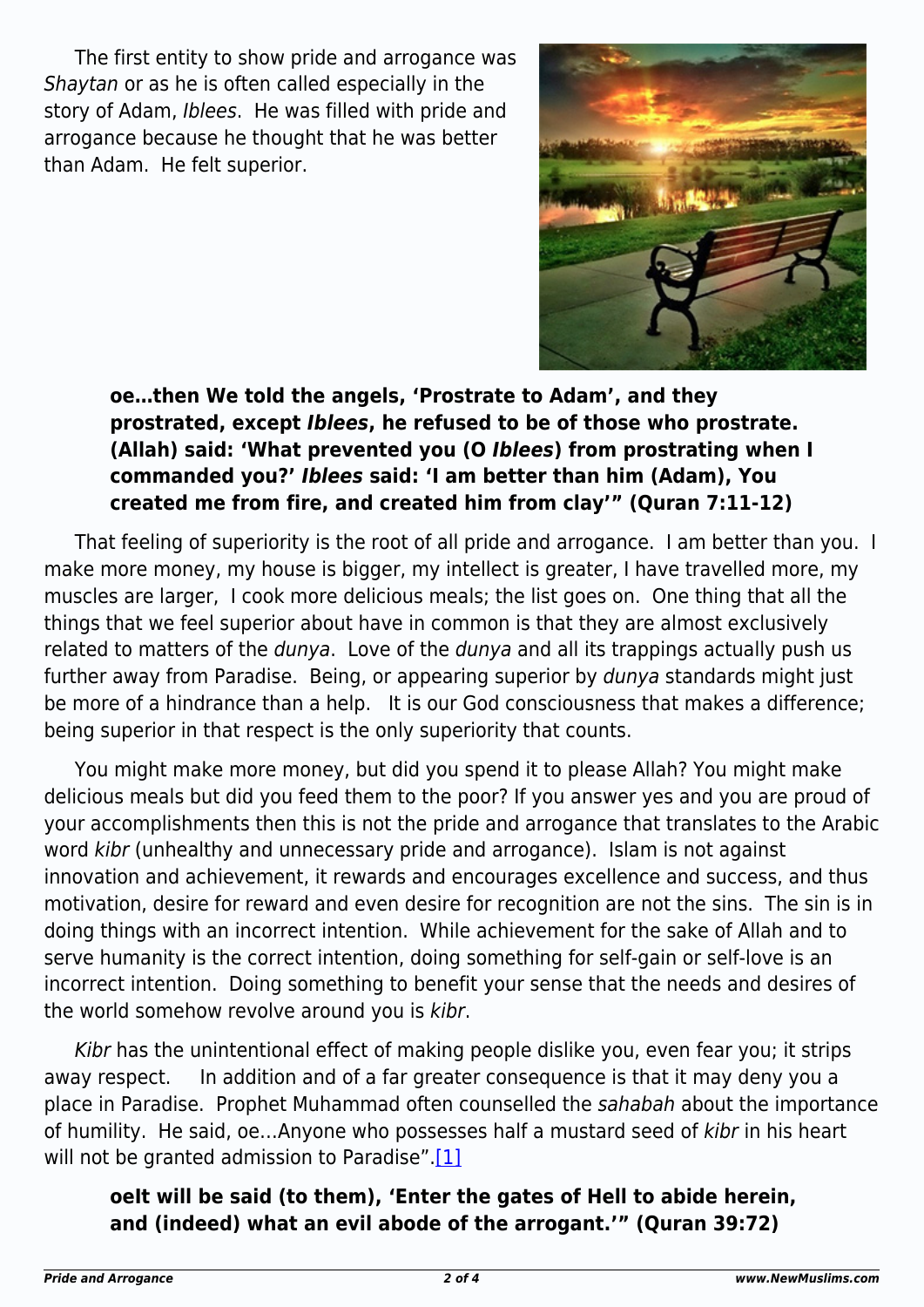Kibr puts our place in Paradise in jeopardy because it prevents us from acquiring the qualities of a believer. A prideful person is not capable of wanting for others what he wants for himself. Nor can he be humble or avoid envy. An arrogant person refuses to accept advice and is often unable to restrain his anger or wrath. A believer however, strives to remove these traits from his character. He is always mindful of his behaviour.

Prophet Muhammad said that on the Day of Judgment Allah will not look at the person who drags his robe behind him out of pride. His close confidante Abu Bakr then responded, oeOh Messenger of Allah, one side of my robe slacks down but I am very cautious about it (i.e. I raise it)." Prophet Muhammad replied, oeBut you do not do that out of pride." $[2]$  Once again we can see how prideful behaviour, kibr, stems from the intention.

<span id="page-2-2"></span>The remedy for kibr, and the means by which one can keep well away from pride and arrogance, is as simple as remembering who you are; just a human being, with a mother and father like everybody else. We all cry the same salty tears and bleed the same red blood. And we all have the same purpose in life; to worship Allah. We must also remind ourselves that all risq comes from Allah. One person might earn more money but it is Allah that allowed him to acquire the skills to do so. Another person might be more handsome or beautiful, but it is Allah that determined the quality of his or her genes. When we receive something that we perceive as a special blessing from Allah we should remind ourselves to be thankful and grateful. One step up from that would be to strive to use that blessing for the sake of Allah and to benefit humankind or this planet in some way.

Another remedy for kibr is to remember Allah; to keep Him in the forefront of our minds, if possible, at all times. Remember that Allah sees all, even what is in the hearts of each person. As Muslims we are blessed with a way or a system of remembering. We pray five times a day, we use specific words of remembrance, and we are encouraged to make du'a and remember Allah often. We use these methods to become close to Allah, to obey His commands and please Him. In doing so we protect our own hearts from the sins of desire and greed and the sins involved in feeling superior to those around us. This *dunya* is important because it is our ultimate test; not because it allows us to store up goods and chattels. We want to feel good about ourselves because we have achieved God consciousness and not because we take our risq and deceive ourselves into thinking we created it ourselves. Pride and arrogance should be banished from our lives and replaced with kindness and compassion.

<span id="page-2-0"></span>Endnotes:

[\[1\]](#page-1-0) Saheeh Muslim

<span id="page-2-1"></span>[\[2\]](#page-2-2) Saheeh Al-Bukhari & Saheeh Muslim